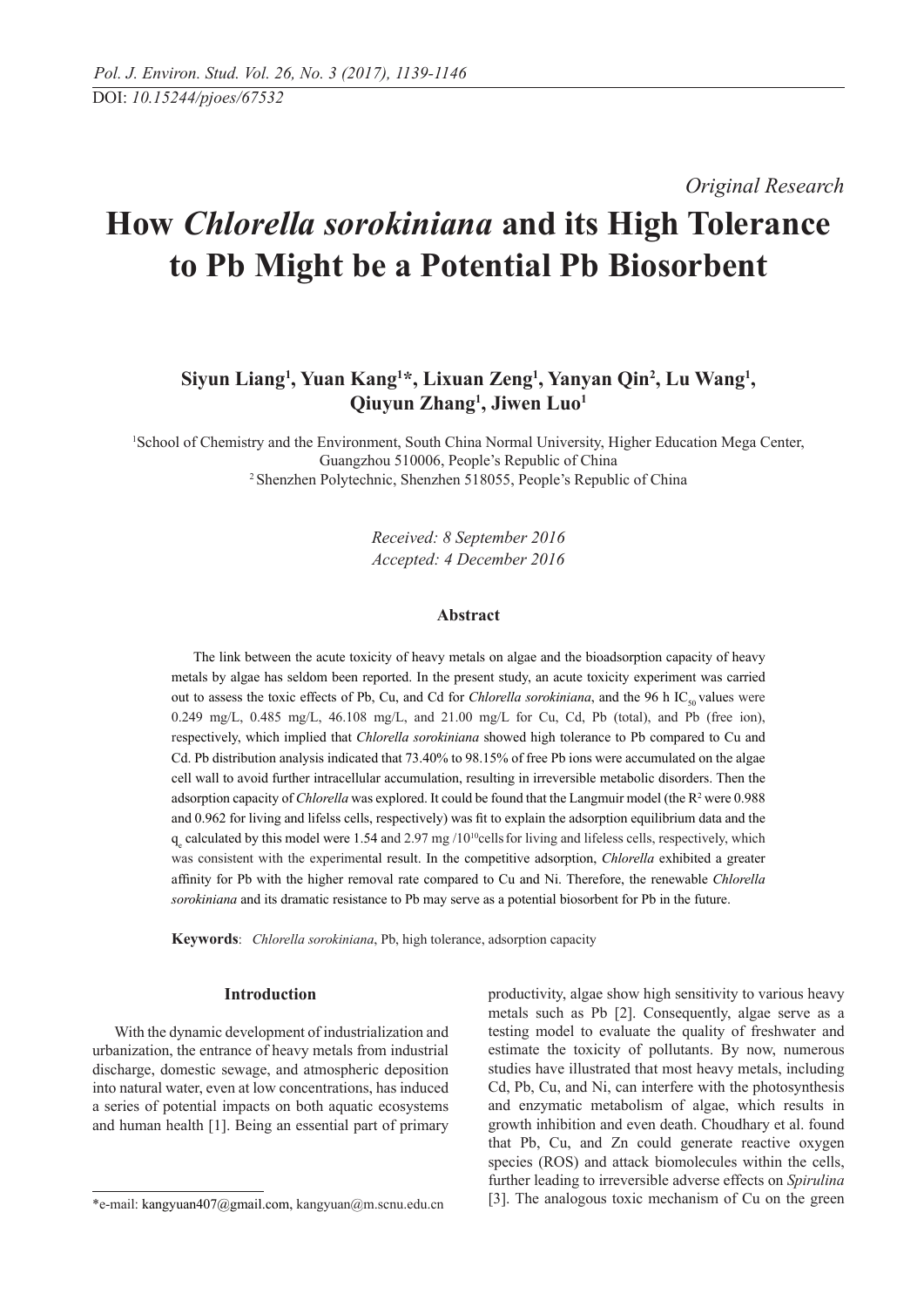algae *Chlamydomonas reinhardtii* was also discovered by Jiang et al. [4]. At sub-lethal concentrations, Ouyang et al. discovered that the addition of Cu at 5 μmol/L in algae culture vastly inhibited the growth of *Chlorella*, and similar inhibitory phenomenon were also observed in the same concentration for Cr [5]. Nevertheless, compared with other heavy metals such as Cd, Cu, As, and Sb, Pb with a higher  $IC_{50}$  to *Chlorococcum* seems to be less hazardous in aquatic systems [6]. Similarly, the algae growth inhibition test aimed at assessing the toxicity of Zn, Cu, Cd, and Pb demonstrated that Zn showed the most toxic effects and Pb had the least lethality for *Isochrysisgalbana* [7]*.*

Many previous studies have concluded that one of the mechanisms responsible for heavy metal detoxification is that heavy metals are accumulated in algae in the form of chelate, i.e., the cell wall with abundant polysaccharides can dramatically adsorb a large proportion of heavy metals, preventing them from entering into the cell to cause further damage. Macfie and Welbourn found more than half of the total heavy metals aggregated on the cell surface of unicellular green algae (*Chlamydomonas reinhardtii*) in the exposure of Cd, Co, and Ni [8]. The research of Subramaniyam et al. has also indicated that the polysaccharides present in the cell walls of algae played a major role in the bioaccumulation of metal ions by algae [9]. Andrade et al. proved that a higher amount of polysaccharides of cell walls were synthesized by brown algae (*P. gymnospora*) living in heavy metal-contaminated waters than in normal conditions to avoid intracellular accumulation [10]. Therefore, it can be inferred that the difference of heavy metals in toxic effects on algae can be partly attributed to the adsorption ability of the cell wall on heavy metals. In addition, algae with a high tolerance to one kind of heavy metal may serve as the bioadsorbent to this metal.

Accordingly, being a renewable natural biomass, algae with ample functional radicals, including amino, carboxyl, hydroxyl, and carbonyl, has attracted increasing attention in the removal of heavy metals from wastewater as a bioadsorbent [11-12]. Yalcin et al. found that dried marine brown macro algae *Cystoseirabarbata* showed the highest adsorption capacity for Pb with the highest calculated equilibrium adsorption quantity  $(q_e)$ , compared to Cd and Ni [13]. Maznah et al. reported that the biosorption capacity of *Chlorella* for Cu and Zn were 33.4 and 28.5 mg/L, respectively [14]. Praveen et al. also indicated that algae *Kappaphycus alvarezii* provided high uptake for Pb, Cd, Cu, and Ni [15]. In addition, in the research of Zakhama et al., *Ulvalactuca* algae was proven to be a successful adsorbent in the removal of Ni, Cu, and Cd, and especially for Pb [16]. However, previous studies focused either on the heavy metal detoxification mechanism or on adsorption capacity, and there exists a lack of information about the relationship between these two parts. The objectives of the present work are to study the acute effects of Pb, Cd, and Cu on *Chlorella sorokiniana* to reveal the mechanism of algae with higher tolerance to Pb compared with other heavy metals, and to investigate the adsorption

properties and selectivity adsorption capacity of *Chlorella* on Pb.

#### **Material and Methods**

## Algae culture and biomass measurement

The algae *Chlorella sorokiniana* were cultured under a 16:8-h light/dark photoperiod at 25±1ºC. The pH of this medium is maintained at approximately 6.5. The algae cell density measured by the microscopic cell counter was closely correlated to optical density at 684 nm  $(OD_{684})$ , and a fine linear relationship was observed between the biomass and the optical density on *Chlorella.* Therefore, the cell counts were measured by a uv-vis spectrophotometer (UV-3100PC, MAPADA, China). To exclude possibility of the disturbance of heavy metals on the  $OD_{684}$ , the cell count was confirmed by the microscopic cell counter in each treatment.

#### Algae Growth Inhibition Test

Prior to the exposure experiment, algae were cultivated in the batch experiment through transferring and recultivating in culture medium once every four days to ensure that the experimental algae were in logarithmic phase [17]. The initial algae density was maintained at  $2.13\times10^{6}$  in 80 mL.

The exposure concentrations of Pb, Cu, and Cd ranged from 0 to 80 mg/L, 0 to 0.64, and 0 to 1.25 mg/L, respectively. There were three replicates for each treatment. The culture vessels were shaken three times a day to keep the algae in suspension and to promote the exchange of  $CO<sub>2</sub>$ . The biomass of *Chlorella* in each incubator was detected at 24, 48, 72, and 96 hours. The 96h-IC<sub>50</sub> (half inhibitory concentration at 96h) of each heavy metal were calculated through the software SPSS 16.0. The free Pb ion in different treatments was calculated by Visual MINTEQ, due to those parts of Pb forming precipitation in the medium.

### Pb Distribution

Algae in exponential phase were inoculated in the culture medium containing different concentrations of Pb from 2.5 to 25 mg/L. After four-day exposure, approximate solution taken from each sample was directly digested for total metal measurement. Meanwhile, an aliquot of 15 mL solution taken from each sample was centrifuged at 3,500 rpm for 10 min, and approximate supernatant containing water-soluble Pb was directly digested. The remaining biomass was washed with EDTA (4 mM) for 10 min twice to remove metal precipitations and metals adsorbed on the cell walls. After centrifuging, the supernatant containing EDTA-changeable Pb representing Pb free ion and precipitation on the cell wall was mixed. Subsequently, we collected the residual biomass containing intracellular Pb. All the samples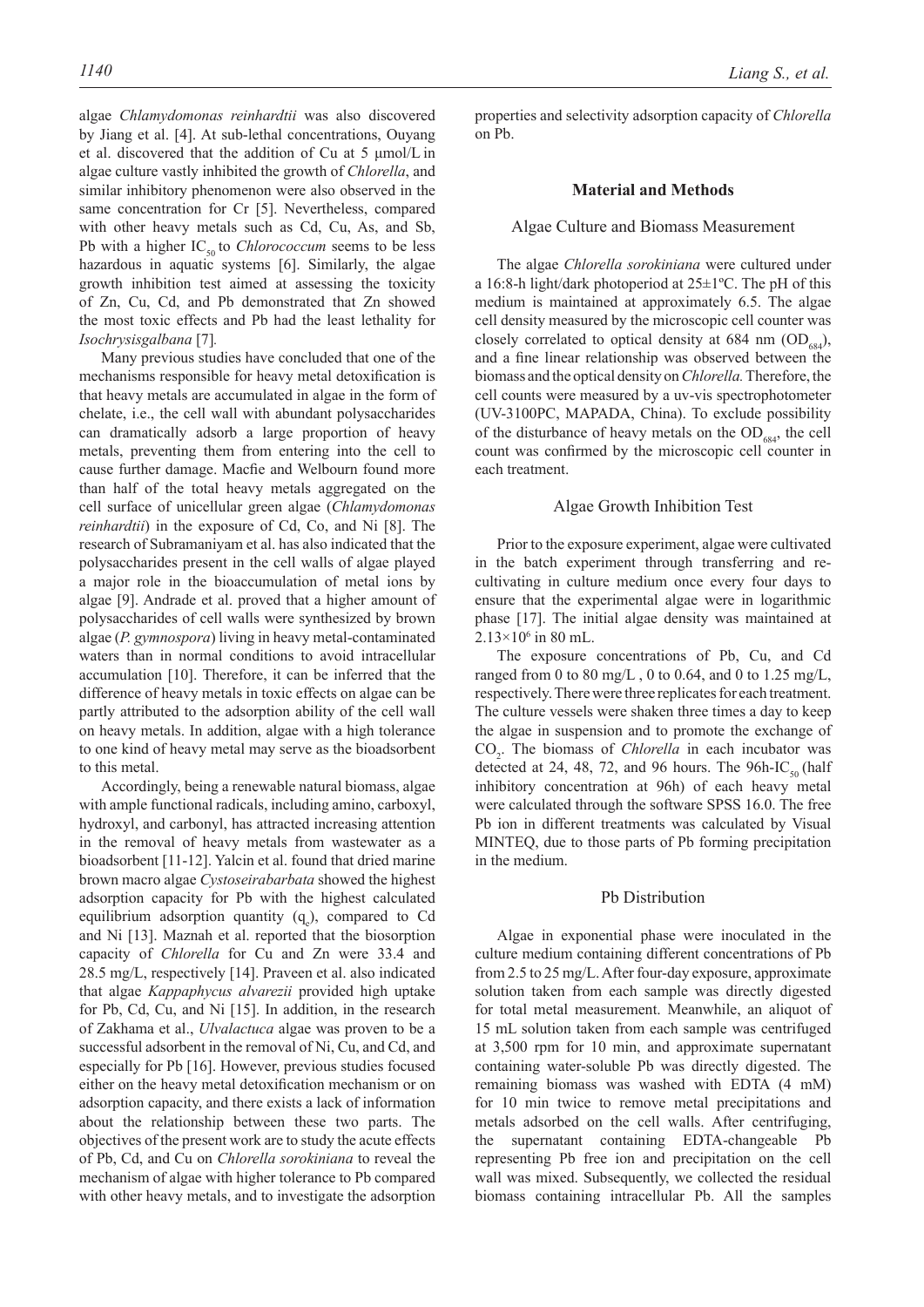were digested with  $HNO<sub>3</sub>$  (65%) at 120°C. The whole digestion liquid was properly diluted with deionized water and measured by an atomic absorption spectrophotometer (TAS-990, Persee, China). Three replicates were propelled in this section.

#### Adsorption of Pb with *Chlorella*

#### *Adsorption Equibirium*

For all absorption experiments, the cation in culture medium was substituted to chloride to avoid the formation of Pb precipitation. *Chlorella sorokiniana* were used as sorbent in the removal of Pb and the adsorption efficiency of living or dead algae cells was tested in this study. Fresh algae biomass were harvested by centrifuging at 3,500 rpm for 10 min and washed with sodium chloride solution (0.024%) three times. The collected algae were then re-dispersed in sodium chloride solution (0.024%) for Pb adsorption. The algae were heated at 55ºC for 45 min to produce dead algae cells. A 25 ml solution containing living or dead cells was exposed to different concentrations of lead chloride in 100 mL conical flasks. These flasks were shaken for four hours under 180 rpm at 25ºC. At 0 and 4 hours, an aliquot of 6 mL solution was filtered with 0.45 μm filter membrane, followed by the atomic absorption spectrophotometer (TAS-990, Persee, China) to measure the Pb concentration of filtrate. A control experiment in the absence of adsorbent was conducted to decide whether there exists any adsorption on container walls [18]. There were three replicates for each treatment.

Absorption capacity was evaluated by the following equation:

$$
q_e = \frac{(c_o - c_e)V}{N}
$$
 (1)

...where  $C_0$  is the original metal concentration (mg/L), Ce is the equilibrium metal concentration  $(mg/L)$ , V is the volume of the solution (L), N is the number of algae cells  $(10^{10}$ cells), and  $q_e$  is the quantity of Pb absorbed by per unit number of algae.

The removal rate was calculated through the expression:

$$
R = \frac{c_o - c_e}{c_o} \tag{2}
$$

…where P is the equilibrium adsorption ratio of the bioadsorbent (%).

#### *Adsorption isotherms*

Langmuir and Freundlish models were used to study the equilibrium isotherms of adsorption. The Langmuir model assumes that the sorbent surface is homogeneous, on which the whole active sites are identical and have the same affinity for adsorbate, and a monolayer is formed when attaining equilibrium. The equation can be expressed as follows:

$$
\frac{c_e}{q_e} = \frac{c_e}{q_m} + \frac{1}{K \cdot q_m} \tag{3}
$$

... where  $q_m(mg/10^{10}$ cells) is the maximum adsorption capacity and K (L/mg) is Langmuir equilibrium constant associated with the affinity of the binding sites on adsorbent surface.

The Freundlish model predicts a reversible adsorption occurring on the heterogeneous surface and there is a consequently exponential distribution of binding sites. The linear form can be described as follows [19]:

$$
\log q_e = \log K + \frac{1}{n} \cdot \log c_e \tag{4}
$$

…where K (mg<sup>1-1/n</sup> l<sup>1/n</sup>/10<sup>10</sup>cells) and l/n (dimensionless) are constants for a given sorbate and sorbent at a particular temperature, which are related to the relative sorption capacity and intensity, respectively.

### *Effect of pH*

The pH dependence of *Chlorella* absorbability was explored through the sorption experiment in a pH range from 1.5 to 7.5, avoiding the hydroxide precipitation of Pb at pH value upon 8.50. NaOH or HCl was used for the pH adjustment and the actual pH was detected by a pH meter (LE438, Mettle Toledo, China). There were three replicates for each treatment.

#### *Competitive adsorption*

Batch sorption experiments with three replicates were carried out in 250 mL conical flasks containing 50 mL experimental solution with dead algae cells prepared as above to study the metal adsorptive selectivity of *Chlorella*. The test was performed at the same initial concentrations of 25 ppm for each element, including Pb, Cu, and Ni. The entire flasks were shaken continuously for four hours to attain the equilibrium state. Subsequently, metal concentration was measured by ICP-MS (7700x, Agilent, USA).

## *Fourier transform infrared spectroscopy (FTIR) studies*

The raw algae and the metal-loaded algae were collect by centrifuge and dried naturally, followed by FTIR spectrometer (FTIR-6700, Madison, USA) to record the Fourier transform infrared spectra (FTIR).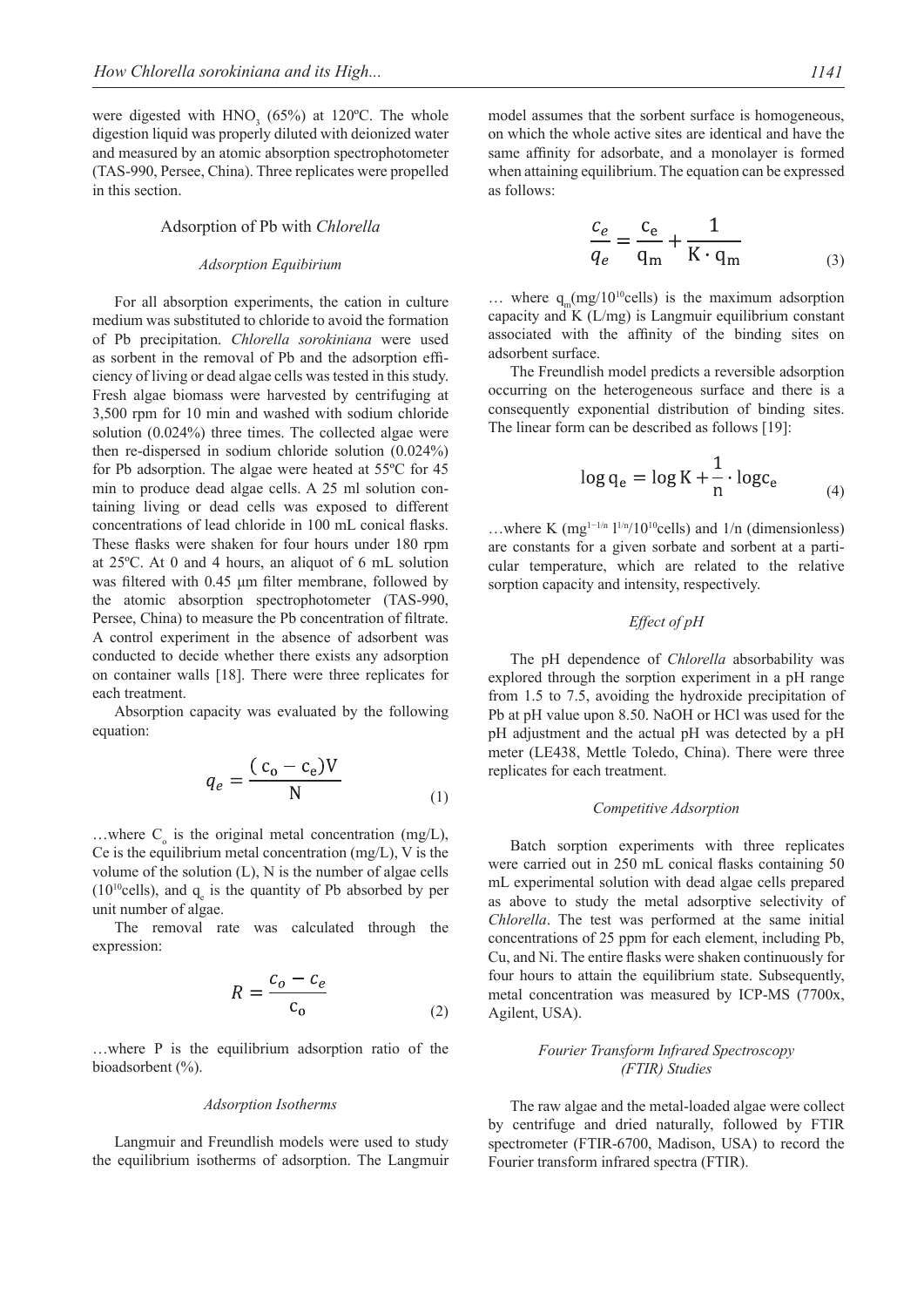#### **Results and Discussion**

The toxic effects of Cu, Cd, and Pb on the growth of *Chlorella* are shown in Fig. 1. The metal concentration dependence of growth inhibition could be evidently observed from Fig. 1, and there was an obvious decline in algae biomass with increasing levels of heavy metal concentrations. The 96h  $IC_{50}$  values of Cu, Cd, total Pb, and free ion of Pb were 0.249 mg/L (0.163~0.386 mg/L, 95% CI), 0.485 mg/L (0.429~0.538 mg/L, 95% CI), 46.108 mg/L (38.971~56.060 mg/L, 95% CI), and 21.003 mg/L (17.528~25.912 mg/L, 95% CI), respectively, illustrating that *Chlorellasorokiniana* was most sensitive to Cu, followed by Cd and Pb. Similar results have also been observed in previous studies. Carfagna et al. found that *Chlorella* showed relatively high tolerance to Pb while appearing to be more sensitive to Cd [20]. A toxicity assessment of Cd, Pb, Co, Ni, and Zn by Lin et al. indicated that Pb was the least lethal on *Chlorella* with the highest  $IC_{50}$  value among the five kinds of heavy metals [21]. Similarly, high 96h IC<sub>50</sub> values of Pb for *Chlorella* were reported in the research of Zhang et al., where the 96h IC<sub>50</sub> values for *Chlorella vulgaris* and *Chlorella protothecoides* were 79.20 mg/Land 73.44 mg/L, respectively [22]. The higher  $IC_{50}$  values in the research by Zhang et al. than in the present study could be attributed to the culture condition, initial algae cell density, and species difference [22]. However, Debelius et al. have reported that the 72h IC<sub>50</sub> value of Pb for *Nannochloropsisgaditana*, i.galbana, Rhodomonassalina and *Tetraselmischuii* were 0.740±0.020 mg/L, 1.340±0.020 mg/L, 0.900±0.090 mg/L, and  $2.640\pm0.200$  mg/L, respectively – apparently lower than the IC50 values for *Chlorella in the study of Zhang* and the present study [23]. *Jiang et al. also found that Chlamydomonas reinhardtiihad* had greater tolerance



Fig. 1. The inhibitory effect of Cu, Cd, and Pb for *Chlorella sorokiniana*.

This growth inhibition test was carried out with initial cell density of  $0.213*10^{10}$  cells/L. The Pb(free ion) concentrations were calculated on the basis of Pb(total) using Visual MINTEQ software.



Fig. 2. The ratio of water-soluble Pb and Pb precipitation in culture medium.

The water-soluble Pb was calculated on the basis of Pb(total) using Visual MINTEQ software. The content of water-soluble Pb mainly consisted of the Pb free ion.

for Cu with the highest  $IC_{50}$ , followed by Cd and Pb [24]. Consequently, this distinction of metal tolerance might be attributable to the algae species, and the present results indicated that *Chlorella sorokiniana* seem to possess a higher tolerance to Pb compared with other algae.

## Pb Accumulation and Distribution in *Chlorella*

Pb accumulation and distribution in *Chlorella* was quantified on the basis of growth inhibition bioassay to identify if the Pb distribution responsible for the explanation of high resistance of *Chlorella* for Pb. Fig. 2 shows that Pb in the culture medium consisted of two fractions: the precipitation form of Pb and water-soluble Pb, almost in the form of a free ion, which accounted for 42.88% and 44.41% of the total Pb, respectively. The free ion activity model (FIAM) has illustrated that the metal toxicity effect was vastly controlled by the free metal ion concentration rather than the total concentration [25-26]. The Pb distribution in *Chlorella* showed that a relatively large proportion of Pb (free ion) was present in the EDTAchangeable (free ion) section, whereas a small fraction was accumulated within the algae cell (Fig. 3). The ratios of EDTA-changeable Pb (free ion)/total Pb (free ion) under 2.5 mg/L, 5 mg/L, 10 mg/L, and 25 mg/L of Pb were 73.4%, 78.1%, 84.0%, and 98.2%, respectively. Meanwhile, the ratio was increased according to the increasing levels of Pb concentrations. This high extracellular accumulation and climbing tendency has proven that the cell wall as the foremost barrier can immensely adsorb the majority of Pb and prohibit the further intracellular aggregation to cause serious metabolic disorders. Few studies have reported the inherent correlation between heavy metal distribution and metal detoxification in algae, while the protection mechanism of the cell wall for algae has been verified. Macfie and Welbourn have demonstrated that the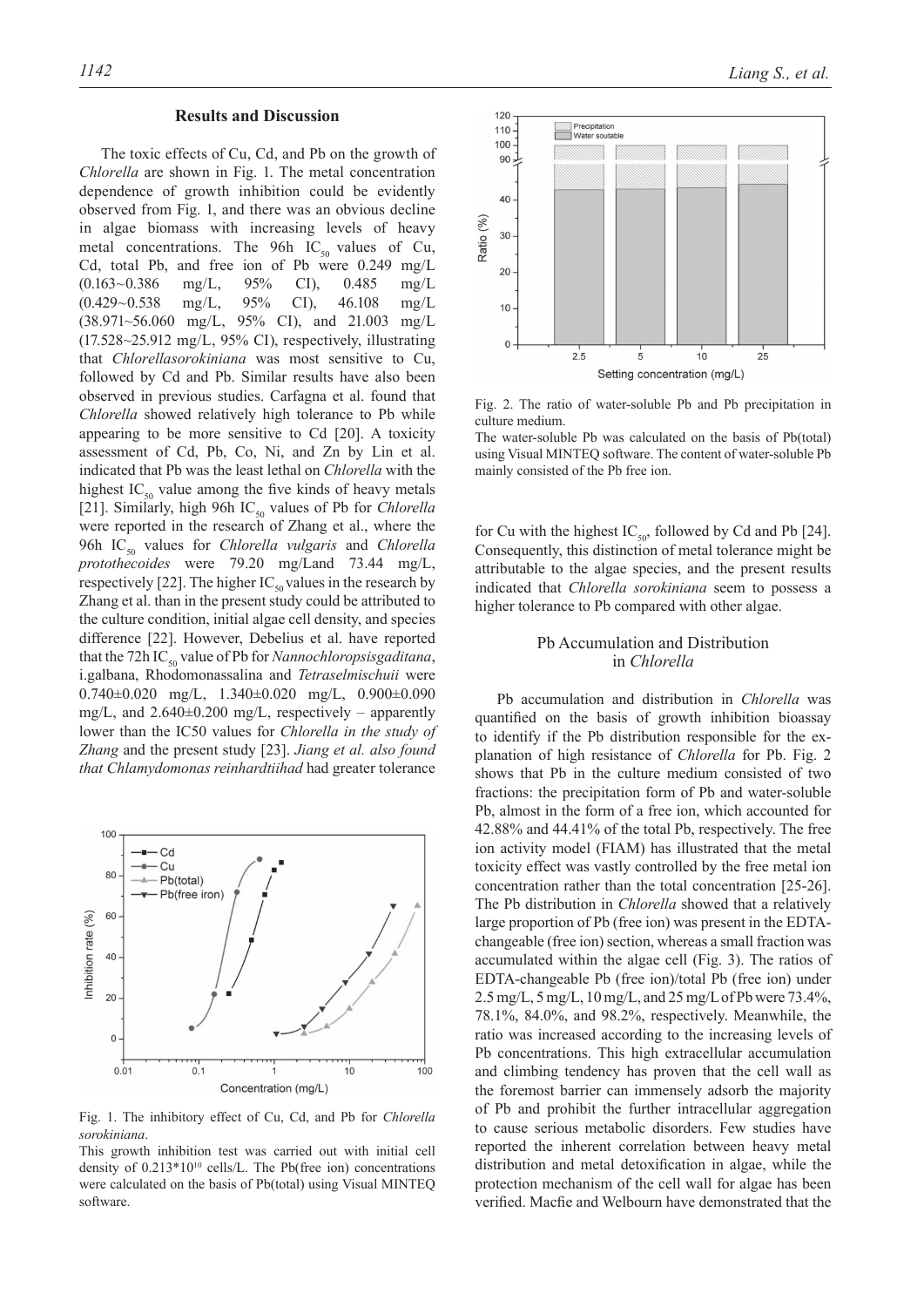

Fig. 3. Pb distribution in *Chlorella sorokiniana* after four-day exposure.

The Pb free ion adsorbed on the cell wall was calculated by the following equation: cell wall adsorbed = EDTA-changeable – precipitation. The setting Pb total concentrations were 2.5, 5.0, 10, and 25 mg/L, and the actual total concentrations measured by AAS were 2.40±0.13 mg/L, 4.95±0.10 mg/L, 10.12±0.03 mg/L, and 23.79±0.26 mg/L.

wall-less *Chlorophyceae* was more sensitive to Cd, Co, Cu, and Ni than the normal algae cell [8]. Perales-Vela et al. predicted that extracellular polymers in cell walls, such as carbonhydrates, played an eventful role on metal adsorption to prevent the indiscriminate entrance of metal ions into the cell [27]. Kadukova also reported that surface sorption was the main metal detoxification mechanism for *Parachlorella Kessleei* [28]. The analogous defense mechanism has also been found in plants, in which more cell wall polysaccharides were likely to gather a larger amount of toxic metals and isolate them from reactive sites in the protoplast [12, 29-30]. It can be inferred that the large proportion of Pb absorbed on the cell wall was a remarkable detoxification pattern of *Chlorella*, and the higher sensitivity of *Chlorella* to Cd and Cu indicated the lower adsorption efficiency of cell wall on those heavy metals. Taken together, this implied that the *Chlorella*  may be applied as a potential adsorbent in Pb wastewater treatment.

## Adsorption properties of *chlorella*

## *Effect of pH*

The Pb ions removal rate was 6.97% at pH of 1.56, while it has been raised to 91.61% at pH of 7.59. In addition, there is a prominent increase of the adsorption ratio rising from 24.81 to 79.61%, when the pH ranged from 4.48 to 6.03. A similar phenomenon in which adsorption of metal irons increased with gradually increasing pH was also been reported in by Alhomaidan et al. [31]. In acid conditions, the majority of reactive groups on the cell surface were protonated, which means that the metal biding sites were occupied by protons, resulting in a decline in metal adsorption by algae [32]. With increasing pH, the cell wall of biomass is gradually negatively charged, which implies that the functional groups of the cell wall have a greater attraction for positive metal ions. According to the FTIR analysis in Fig. 4, the strong peak at  $3,278$  cm<sup>-1</sup> was due to the hydroxyl stretching of carboxylic groups and the stretching of amino [33]. The strong bands at  $1,644$  and  $1,530$  cm<sup>-1</sup> can be assigned to the vibration of amide I andamide II from protein fraction, and the slight peak at  $1.238$  cm<sup>-1</sup> was the stretching band of phosphate [34]. Compared with raw and Pb-loaded biomass, a general decline in absorbency can be observed after adsorption, which implies that there were interactions between Pb ions and the functional groups, including hydroxyl, amino, and phosphate. Previous studies have proven that the cell wall ligands, including amino, hydroxyl, and phosphate at low pH can be protonated and

ions under higher alkalinity conditions [35]. Accordingly, the following adsorption experiments were performed at pH 6.7.

## *Equilibrium adsorption capacity*

restrict the approach of metal ions because of repulsive force, and the groups would have greater affinity for metal

The adsorption capacity of *Chlorella sorokiniana* for Pb was evaluated with equilibrium sorption capacity  $(q_e)$ and removal rate (R) as shown in Table 1, and it can be discovered that both living and lifeless algae cells have great Pb binding ability. In batch experiments,  $q_{\text{e}}$  increased with the raising initial Pb concentration  $(C_0)$ , probably due to the border collisions between biomass and the metal ions [36]. However, there was a progressive saturation of functional sites for metal binding with continuously increasing  $C_0$ . As a result,  $q_e$  maintained at the same values when the  $C_0$  exceeded approximate 2.6 mg/L. Contrary to  $q_e$ , a downtrend of removal rate (R) was observed with increasing C<sub>o</sub>, indicating that Pb adsorption with *Chlorella* was a passive process [37]. Compared to living cells, lifeless algae biomass showed a higher affinity for Pb



Fig. 4. The FTIR spectra of living and lifeless algae biomass.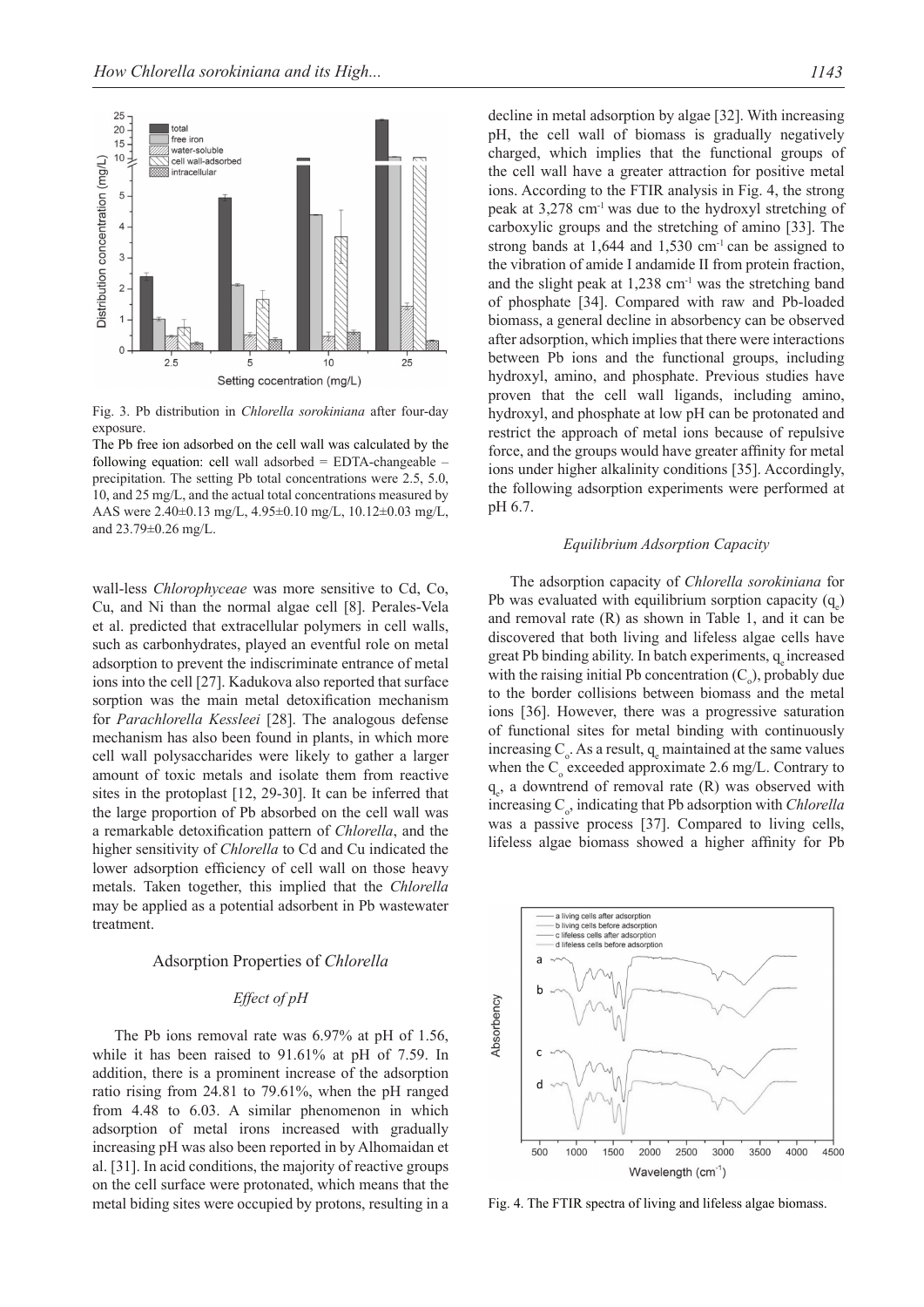|                | $\mathbf{C}_\mathrm{o}$ | $\mathbf{C}_{\text{e}}$ | $q_e$              | R             |
|----------------|-------------------------|-------------------------|--------------------|---------------|
| Alage          | mg/L                    | mg/L                    | $mg/10^{10}$ cells | $\frac{0}{0}$ |
| Living cells   | 0.916                   | 0.440                   | 0.643              | 51.90         |
|                | 1.321                   | 0.757                   | 0.763              | 42.67         |
|                | 1.772                   | 1.047                   | 0.981              | 40.92         |
|                | 2.292                   | 1.474                   | 1.106              | 35.66         |
|                | 2.653                   | 1.822                   | 1.125              | 31.31         |
|                | 3.083                   | 2.208                   | 1.185              | 28.38         |
| Lifeless cells | 0.892                   | 0.226                   | 0.902              | 74.67         |
|                | 1.332                   | 0.365                   | 1.310              | 72.63         |
|                | 1.785                   | 0.462                   | 1.791              | 74.10         |
|                | 2.249                   | 0.759                   | 2.018              | 66.25         |
|                | 2.673                   | 1.027                   | 2.229              | 61.58         |
|                | 3.068                   | 1.440                   | 2.204              | 53.06         |

Table 1. The capacity of *Chlorella sorokiniana* for Pb adsorption.

The adsorption experiment was carried out at ambient pH 6.7 with initial algae density of 0.739\*10<sup>10</sup> cells/L.

ions with the higher removal ratio and  $q_e$ , as the removal efficiency raised from 28.38 to 53.06% at an initial concentration about 3.0 mg/L, which was also observed in another algae species of *Chlamydomonas* [1].

Besides the reactive groups analyzed above, it can be seen from Fig. 4 that the intense peak at 2,925 cm-1 was caused by stretching CH belonging to the carbon chain, and the band at  $1,035$  cm<sup>-1</sup> could be assigned mostly to the vibration of carbon-carbon bond and carbon-oxygen bond [34, 37]. For both living and lifeless cells, a general decrease at 3,278 cm-1 can be observed in the Pbloaded biomass, indicating that there was an interaction between the Pb ions and both amino and hydroxyl groups through the electron lone pairs. Furthermore, absorbency declining at peaks of 1,644 and 1,530  $\text{cm}^{-1}$  has suggested a combination between metal ions and amide. Also, the peak of  $1,035$  cm<sup>-1</sup>, corresponding to the stretching of carbon-carbon bond and carbon-oxygen bond, was slightly reduced, which provides further information in heavy metal sorption. These results were in agreement with the data obtained by other authors [11, 37-38]. The decreasing amplitude among different functional groups after metal sorption was roughly similar and this has suggested that both of the groups played a significant role on metal biding. Meanwhile, in comparison with the spectrum of raw biomass (a and c) in Fig. 4, incremental absorbency was observed at the peak of amino, amide I, amide II, and carbon-carbon and carbon-oxygen bonds, implying that more functional groups with metal binding sites were exposed after thermal treatment. Consequently, this may explain that the greater adsorption capacity of lifeless cells than the living biomass was observed.

#### *Adsorption isotherm*

In this section, both the Freundlich and Langmuir models were applied to equilibrium data to study the sorption isotherms as shown in Fig. 5. The regression coefficient  $\mathbb{R}^2$  (0.959 and 0.863 by Freundlich model, 0.988 and 0.962 by Langmuir model for living and lifeless cells, respectively) has suggested that the Langmuir model was more fitful for describing the sorption process. Therefore, it can be inferred that the surface of algae biomass was homogeneous and a monolayer of Pb ions would be formed when attaining equilibrium. The maximum adsorption capacity values  $(q_m)$  calculated by the Langmuir model were  $1.54$  and  $2.97$  mg/ $10^{10}$ cells for living and lifeless cells, respectively, which was consistent with the experimental result. On the other hand, the Langmuir equilibrium constant K (L/mg) related to the affinity of the binding sites for Pb ions was 2.41 L/mg and 1.52 L/mg for lifeless biomass and living cells, respectively [39]. Consequently, compared to living cells, the higher  $q_m$  and K also illustrated a greater Pb adsorption capacity for lifeless cells.



Fig. 5. The equilibrium adsorption fitting by a) Langmuir models and b) Freundlish models.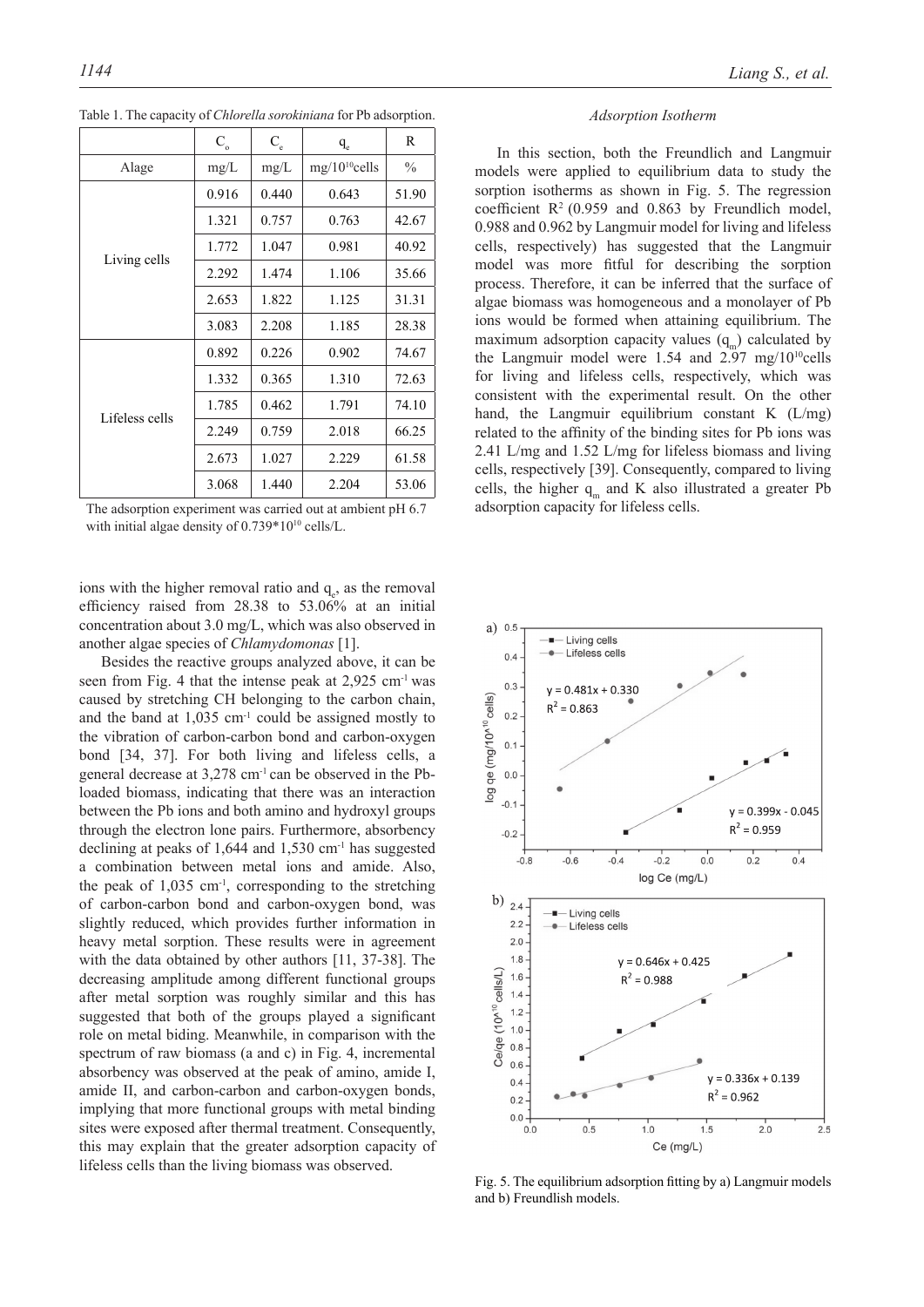#### *Competitive adsorption*

A competitive adsorption experiment was carried out to study the selective capacity of metal adsorption by *Chlorella*. The results showed that the removal rates were 17.86%, 13.64%, and 10.53% for Pb, Cu, and Ni, respectively. Meanwhile, in the mixture system, the  $q_e$  for Pb was  $1.36 \text{ mg}/10^{10}$ cells – lower than that in the single Pb system, which meant that the Pb, Cu, and Ni ions were competing for the same binding sites of the cell wall [1]. However, *Chlorella* showed the highest removal rate and highest affinity for Pb ions compared to other heavy metals, which confirmed our prediction that the *Chlorella*  may serve as a potential bioadsorbent in Pb wastewater treatment. Sulaymon et al. reported that larger ionic radius may result in greater adsorption efficiency [40]. The ionic radius of three metals was decreased in the following order: Pb>Cu>Ni [41]. The ionic radius of Pb may be closer to the space of metal binding sites in the cell wall, which may explain the selectivity of Pb.

#### **Conclusions**

A toxicity assessment of Pb, Cu, and Cd showed that *Chlorella sorokiniana* had a rather high tolerance to Pb compared with Cu and Cd. Pb distribution in algae indicated that the majority of free Pb ions were adsorbed on the reactive sites of the cell wall, which might be one of the most important detoxification mechanisms for *Chlorella sorokiniana* in exposure to Pb. The adsorption experiment of *Chlorella sorokiniana* suggests that this algae biomass showed high  $q_e$  and removal rate in both single and competitive adsorption systems. Therefore, the algae with a high affinity for Pb may serve as an efficient Pb adsorbent.

## **Acknowledgements**

Financial support from the Science and Technology Planning Project of Guangdong Province, China (grant No. 2014A020216036) is gratefully acknowledged.

#### **References**

- 1. FLOUTY R., ESTEPHANE G. Bioaccumulation and biosorption of copper and lead by a unicellular algae Chlamydomonas reinhardtii in single and binary metal systems: a comparative study. Journal of Environmental Management **111**, 106, **2012**.
- 2. NYHOLM N., KALLQVIST T. Methods for growth inhibition toxicity tests with freshwater algae. Environmental Toxicology and Chemistry **8** (8), 689, **1989**.
- 3. CHOUDHARY M., JETLEY U.K., KHAN M.A., ZLUTSHI S., FATMA T. Effect of heavy metal stress on proline, malondialdehyde, and superoxide dismutase activity in the cyanobacterium Spirulina platensis-S5. Ecotoxicology and Environmental Safety **66** (2), 204, **2007**.
- 4. JIANG Y., ZHU Y., HU Z., LEI A., WANG, J. Towards elucidation of the toxic mechanism of copper on the model green alga Chlamydomonas reinhardtii. Ecotoxicology **25**  (7), 1417, **2016**.
- 5. OUYANG H., KONG X., HE W., QIN N., HE Q., WANG Y., XU F. Effects of five heavy metals at sublethal concentrations on the growth and photosynthesis of Chlorella vulgaris. Chinese Science Bulletin **57** (25), 3363, **2012**.
- 6. SATOH A., VUDIKARIA L.Q., KURANO N., MIYACHI S. Evaluation of the sensitivity of marine microalgal strains to the heavy metals, Cu, As, Sb, Pb and Cd. Environment International **31**(5), 713, **2005**.
- 7. YAP C.K., IAMAIL A., OMAR H., TAN S.G. Toxicities and tolerances of Cd, Cu, Pb and Zn in a primary producer (Isochrysis galbana) and in a primary consumer (Perna viridis). Environment International **29** (8), 1097, **2004**.
- 8. MACFIE S.M., WELBOURM P.M. The cell wall as a barrier to uptake of metal ions in the unicellular green alga Chlamydomonas reinhardtii (Chlorophyceae). Archives Of Environmental Contamination and Toxicology **39** (4), 413, **2000**.
- 9. SUBRAMANIYAM V., SUBASHCHANDRABOSE S.R., THAVAMANI P., CHEN Z., KRISHNAMURTI G.S. R., NAIDU R., MEGHARAJ M. Toxicity and bioaccumulation of iron in soil microalgae. Journal of Applied Phycology 1, **2016**.
- 10. ANDRADE L.R., LEAL R.N., NOSEDA M., DUARTE M.E.R., PEREIRA M.S., MOURÃO P.A., AMADO FILHO G.M. Brown algae overproduce cell wall polysaccharides as a protection mechanism against the heavy metal toxicity. Marine Pollution Bulletin **60** (9), 1482, **2010**.
- 11. RODRIGUES M.S., FERREIRA L.S., DE CARVALHO J.C. M., LODI A., FINOCCHIO E., CONVERTI A. Metal biosorption onto dry biomass of Arthrospira (Spirulina) platensis and Chlorella vulgaris: multi-metal systems.Journal of Hazardous Materials **217**, 246, **2012**.
- 12. FU F., WANG Q. Removal of heavy metal ions from wastewaters: a review. Journal of Environmental Management **92** (3), 407, **2011**.
- 13. YALÇIN S., SEZER S., APAK R. Characterization and lead (II), cadmium (II), nickel (II) biosorption of dried marine brown macro algae Cystoseira barbata. Environmental Science and Pollution Research **19** (8), 3118, **2012**.
- 14. MAZNAH W.W., AL-FAWWAZ A.T., SURIF M. Biosorption of copper and zinc by immobilised and free algal biomass, and the effects of metal biosorption on the growth and cellular structure of Chlorella sp. and Chlamydomonas sp. isolated from rivers in Penang, Malaysia. Journal of Environmental Sciences **24** (8), 1386, **2012**.
- 15. PRAVEEN R.S., VIJAYARAGHAVAN K. Optimization of Cu (II), Ni (II), Cd (II) and Pb (II) biosorption by red marine alga Kappaphycus alvarezii. Desalination and Water Treatment **55** (7), 1816, **2015**.
- 16. ZAKHAMA S., DHAOUADI H., M'HENNI F. Nonlinear modelisation of heavy metal removal from aqueous solution using Ulva lactuca algae. Bioresource Technology **102** (2), 786, **2011**.
- 17. QIAN H., SUN Z., SUN L., JIANG Y., WEI Y., XIE J., FU Z. Phosphorus availability changes chromium toxicity in the freshwater alga Chlorella vulgaris. Chemosphere **93** (6), 885, **2013**.
- 18. MOGHADDAM M.R., FATEMI S., KESHTKAR A. Adsorption of lead (Pb 2+) and uranium cations by brown algae; experimental and thermodynamic modeling. Chemical Engineering Journal **231**, 294, **2013**.